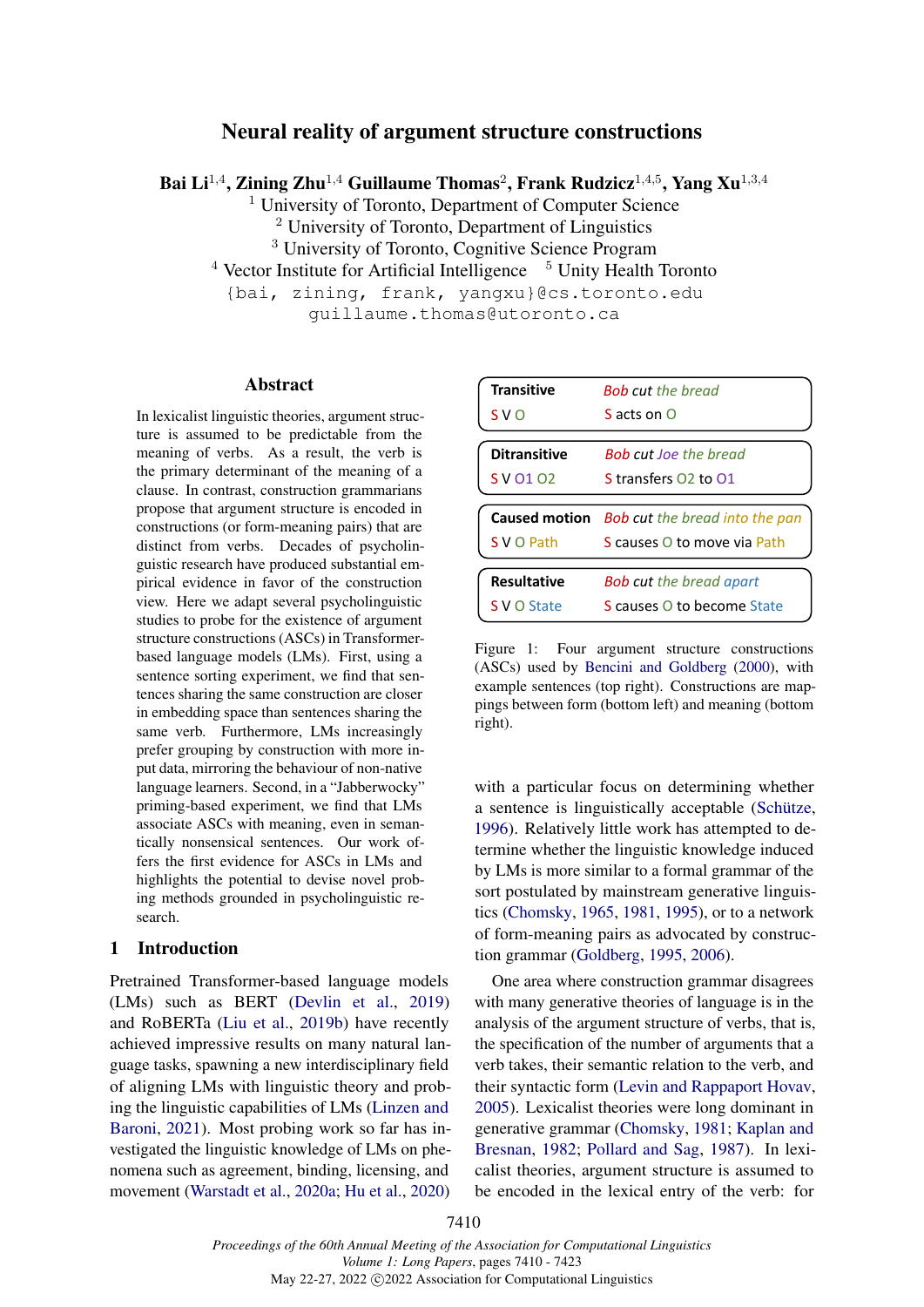example, the verb *visit* is lexically specified as being transitive and as requiring a noun phrase object [\(Chomsky,](#page-8-5) [1986\)](#page-8-5). In contrast, construction grammar suggests that argument structure is encoded in form-meaning pairs known as *argument structure constructions* (ASCs, Figure [1\)](#page-0-0), which are distinct from verbs. The argument structure of a verb is determined by pairing it with an ASC [\(Goldberg,](#page-9-1) [1995\)](#page-9-1). To date, a substantial body of psycholinguistic work has provided evidence for the psychological reality of ASCs in sentence sorting [\(Bencini and Goldberg,](#page-8-1) [2000;](#page-8-1) [Gries and Wulff,](#page-9-5) [2005\)](#page-9-5), priming [\(Ziegler et al.,](#page-11-0) [2019\)](#page-11-0), and novel verb experiments [\(Kaschak and Glenberg,](#page-9-6) [2000;](#page-9-6) [Johnson and Goldberg,](#page-9-7) [2013\)](#page-9-7).

Here we connect basic research in ASCs with neural probing by adapting several psycholinguistic studies to Transformer-based LMs and show evidence for the neural reality of ASCs. Our first case study is based on sentence sorting [\(Bencini](#page-8-1) [and Goldberg,](#page-8-1) [2000\)](#page-8-1); we discover that in English, German, Italian, and Spanish, LMs consider sentences that share the same construction to be more semantically similar than sentences sharing the main verb. Furthermore, this preference for constructional meaning only manifests in larger LMs (trained with more data), whereas smaller LMs rely on the main verb, an easily accessible surface feature. Human experiments with non-native speakers found a similarly increased preference for constructional meaning in more proficient speakers [\(Liang,](#page-9-8) [2002;](#page-9-8) [Baicchi and Della Putta,](#page-8-6) [2019\)](#page-8-6), suggesting commonalities in language acquisition between LMs and humans.

Our second case study is based on nonsense "Jabberwocky" sentences that nevertheless convey meaning when they are arranged in constructional templates [\(Johnson and Goldberg,](#page-9-7) [2013\)](#page-9-7). We adapt the original priming experiment to LMs and show that RoBERTa is able to derive meaning from ASCs, even without any lexical cues. This finding offers counter-evidence to earlier claims that LMs are relatively insensitive to word order when constructing sentence meaning [\(Yu and Ettinger,](#page-11-1) [2020;](#page-11-1) [Sinha et al.,](#page-10-5) [2021\)](#page-10-5). Our source code and data are available at: [https://github.com/SPOClab-ca/](https://github.com/SPOClab-ca/neural-reality-constructions) [neural-reality-constructions](https://github.com/SPOClab-ca/neural-reality-constructions).

### 2 Psycholinguistic background

### 2.1 Construction grammar and ASCs

Construction grammar is a family of linguistic theories proposing that all linguistic knowledge consists of *constructions*: pairings between form and meaning where some aspects of form or meaning are not predictable from their parts [\(Fillmore et al.,](#page-9-9) [1988;](#page-9-9) [Kay and Fillmore,](#page-9-10) [1999;](#page-9-10) [Goldberg,](#page-9-1) [1995,](#page-9-1) [2006\)](#page-9-2). Common examples include idiomatic expressions such as *under the weather* (meaning "to feel unwell"), but many linguistic patterns are constructions, including morphemes (e.g., *-ify*), words (e.g., *apple*), and abstract patterns like the ditransitive and passive. In contrast to lexicalist theories of argument structure, construction grammar rejects the dichotomy between syntax and lexicon. In contrast to transformational grammar, it rejects any distinction between surface and underlying structure.

We focus on a specific family of constructions for which there is an ample body of psycholinguistic evidence: argument structure constructions (ASCs). ASCs are constructions that specify the argument structure of a verb [\(Goldberg,](#page-9-1) [1995\)](#page-9-1). In the lexicalist, verb-centered view, argument structure is a lexical property of the verb, and the main verb of a sentence determines the form and meaning of the sentence [\(Chomsky,](#page-8-3) [1981;](#page-8-3) [Kaplan and](#page-9-4) [Bresnan,](#page-9-4) [1982;](#page-9-4) [Pollard and Sag,](#page-10-4) [1987;](#page-10-4) [Levin and](#page-9-11) [Rappaport Hovav,](#page-9-11) [1995\)](#page-9-11). For example, *sneeze* is intransitive (allowing no direct object) and *hit* is transitive (requiring one direct object). However, lexicalist theories encounter difficulties with sentences like *"he sneezed the napkin off the table"* since intransitive verbs are not permitted to have object arguments.

Rather than assuming multiple implausible senses for the verb *"sneeze"* with different argument structures, [Goldberg](#page-9-1) [\(1995\)](#page-9-1) proposed that ASCs operate on an arbitrary verb, altering its argument structure while at the same time modifying its meaning. For example, the *caused-motion* ASC adds a direct object and a path argument to the verb *sneeze*, with the semantics of causing the object to move along the path. Other ASCs include the transitive, ditransitive, and resultative (Figure [1\)](#page-0-0), which specify the argument structure of a verb and interact with its meaning in different ways.

#### 2.2 Psycholinguistic evidence for ASCs

Sentence sorting. Several psycholinguistic studies have found evidence for argument structure con-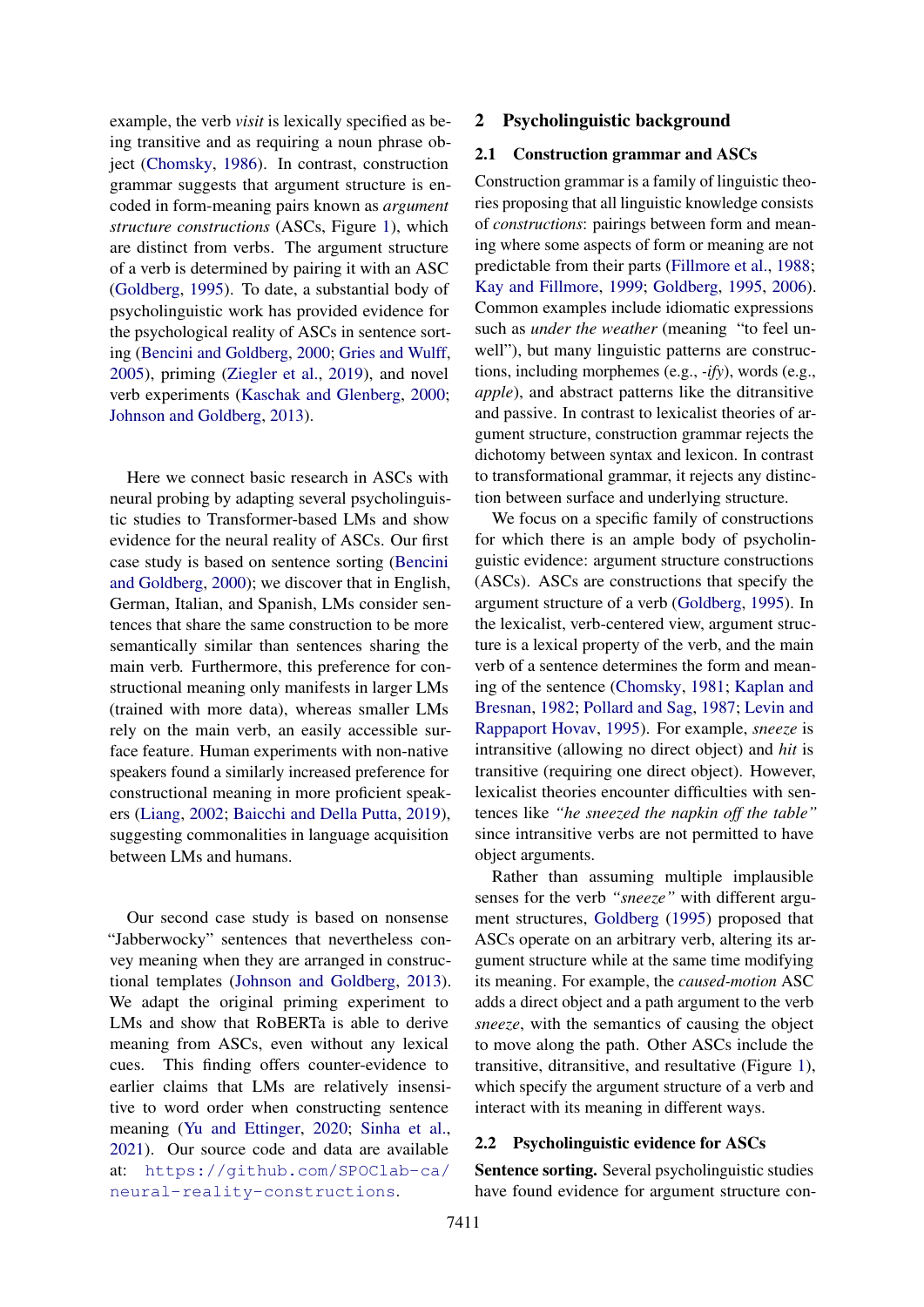<span id="page-2-0"></span>

|              | <b>Transitive</b>         | <b>Ditransitive</b>                | <b>Caused-motion</b>                  | <b>Resultative</b>                   |
|--------------|---------------------------|------------------------------------|---------------------------------------|--------------------------------------|
| <b>Throw</b> | Anita threw the hammer.   | Chris threw Linda the<br>pencil.   | Pat threw the keys onto<br>the roof.  | Lyn threw the box apart.             |
| Get          | Michelle got the book.    | Beth got Liz an invita-<br>tion.   | Laura got the ball into<br>the net.   | Dana got the mattress in-<br>flated. |
| <b>Slice</b> | Barbara sliced the bread. | Jennifer sliced Terry an<br>apple. | Meg sliced the ham onto<br>the plate. | Nancy sliced the tire<br>open.       |
| Take         | Audrey took the watch.    | Paula took Sue a mes-<br>sage.     | Kim took the rose into<br>the house.  | Rachel took the wall<br>down.        |

Table 1: Stimuli from [Bencini and Goldberg](#page-8-1) [\(2000\)](#page-8-1), consisting of a 4x4 design, with 4 different verbs and 4 different argument structure constructions.

structions using experimental methods. Among these, [Bencini and Goldberg](#page-8-1) [\(2000\)](#page-8-1) used a sentence sorting task to determine whether the verb or construction in a sentence was the main determinant of sentence meaning. 17 participants were given 16 index cards with sentences containing 4 verbs (*throw, get, slice*, and *take*) and 4 constructions (*transitive, ditransitive, caused-motion*, and *resultative*) and were instructed to sort them into 4 piles by overall sentence meaning (Table [1\)](#page-2-0). The experimenters measured the deviation to a purely verb-based or construction-based sort, and found that on average, the piles were closer to a construction sort.

Non-native sentence sorting. The same set of experimental stimuli was used with L2 (non-native) English speakers. [Gries and Wulff](#page-9-5) [\(2005\)](#page-9-5) ran the experiment with 22 German native speakers, who preferred the construction-based sort over the verbbased sort, showing that constructional knowledge is not limited to native speakers. [Liang](#page-9-8) [\(2002\)](#page-9-8) ran the experiment on Chinese native speakers of 3 different English levels (46 beginner, 31 intermediate, and 33 advanced), and found that beginners preferred a verb-based sort, while advanced learners produced construction-based sorts similar to native speakers (Figure [2\)](#page-4-0). Likewise, [Baicchi and](#page-8-6) [Della Putta](#page-8-6) [\(2019\)](#page-8-6) found the same result in Italian native speakers with B1 and B2 English proficiency levels. Overall, these studies show evidence for ASCs in the mental representations of native and L2 English speakers alike, and furthermore, preference for constructional over verb sorting increases with increasing English proficiency.

Multilingual sentence sorting. Similar sentence sorting experiments have been conducted in other languages, with varying results. [Kirsch](#page-9-12) [\(2019\)](#page-9-12) ran a sentence sorting experiment in German with 40 participants and found that they mainly sorted by verb but rarely by construction. [Baic](#page-8-6)[chi and Della Putta](#page-8-6) [\(2019\)](#page-8-6) ran an experiment with

non-native learners of Italian (15 participants of B1 level and 10 participants of B2 level): both groups preferred the constructional sort, and similar to [Liang](#page-9-8) [\(2002\)](#page-9-8), the B2 learners sorted more by construction than the B1 learners. [Vázquez](#page-10-6) [\(2004\)](#page-10-6) ran an experiment in Spanish with 16 participants, and found approximately equal proportions of constructions and verb sort. In Italian and Spanish, some different constructions were substituted as not all of the English constructions had an equivalent in these languages; see the appendix for the complete set of stimuli in each language.

Priming. Another line of psycholinguistic evidence comes from priming studies. Priming refers to the condition where exposure to a (prior) stimulus influences the response to a later stimulus [\(Pickering and Ferreira,](#page-10-7) [2008\)](#page-10-7). [Bock and Loebell](#page-8-7) [\(1990\)](#page-8-7) found that participants were more likely to produce sentences of a given syntactic structure when primed with a sentence of the same structure; [Ziegler et al.](#page-11-0) [\(2019\)](#page-11-0) argued that [Bock and Loebell](#page-8-7) [\(1990\)](#page-8-7) did not adequately control for lexical overlap, and instead, they showed that the construction must be shared for the priming effect to occur, not just shared abstract syntax.

Novel verbs. Even with unfamiliar words, there is evidence that constructions are associated with meaning. [Kaschak and Glenberg](#page-9-6) [\(2000\)](#page-9-6) constructed sentences with novel denominal verbs and found that participants were more likely to interpret a transfer event when the denominal verb was used in a ditransitive sentence (*Tom crutched Lyn an apple*) than a transitive one (*Tom crutched an apple*).

[Johnson and Goldberg](#page-9-7) [\(2013\)](#page-9-7) used a "Jabberwocky" priming task to show that abstract constructional templates are associated with meaning. Participants were primed with a nonsense sentence of a given construction (e.g., *He daxed her the norp* for the ditransitive construction), followed by a lexical decision task of quickly deciding if a string of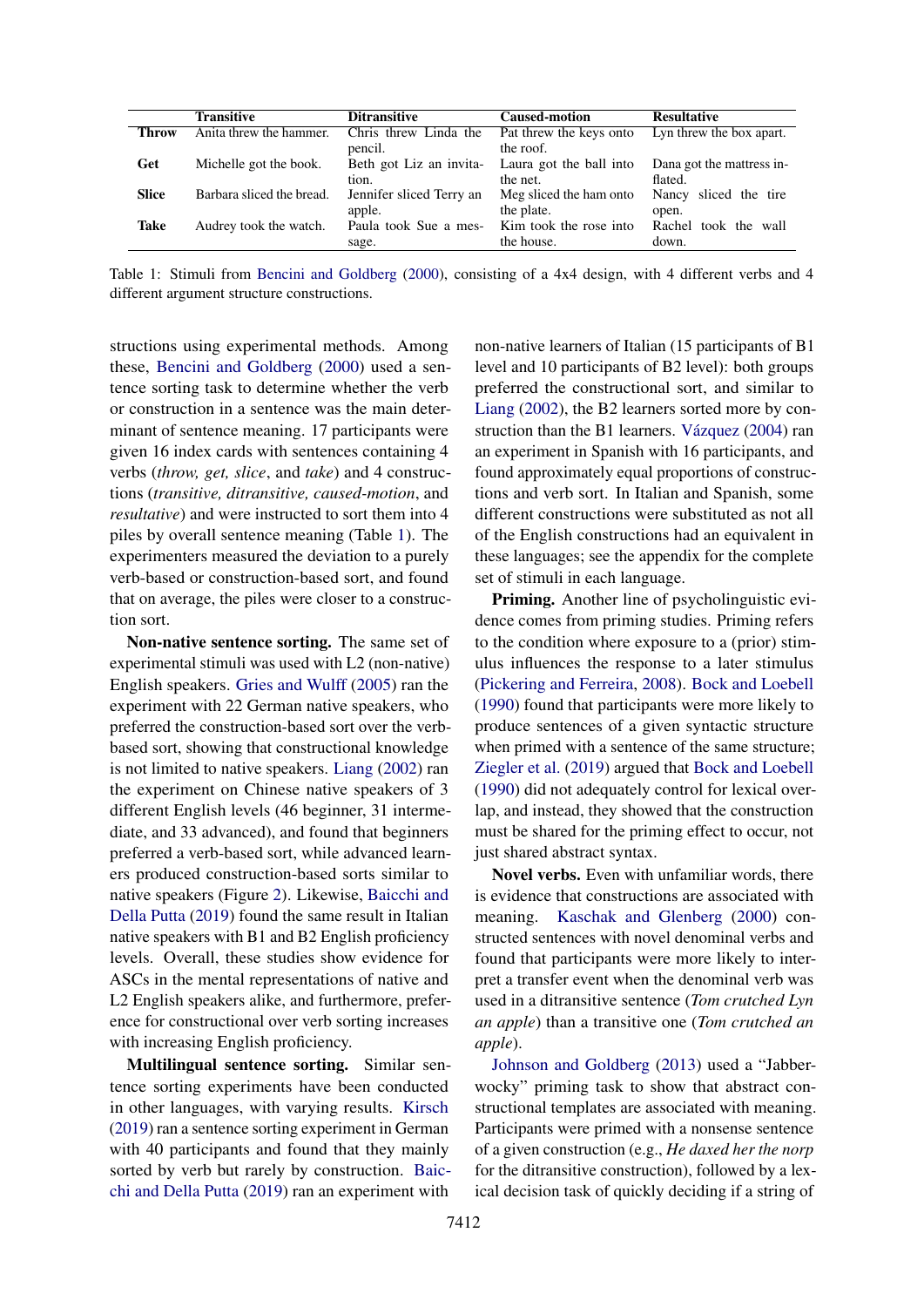characters was a real English word or a non-word. The word in the decision task was semantically congruent with the construction (*gave*) or incongruent (*made*); furthermore, they experimented with target words that were high-frequency (*gave*), lowfrequency (*handed*), or semantically related but not associated with the construction (*transferred*). They found priming effects (faster lexical decision times) in all three conditions, with the strongest effect for the high-frequency condition, followed by the low-frequency and the semantically nonassociate conditions.

We adapt several of these psycholinguistic studies to LMs: the sentence sorting experiments in Case study 1, and the Jabberwocky priming experiment in Case study 2. We choose these studies because their designs allow for thousands of stimuli sentences to be generated automatically using templates, avoiding issues caused by small sample sizes from manually constructed sentences.

### 3 Related work in NLP

#### 3.1 Linguistic probing of LMs

Many studies have probed for various aspects of syntax in LSTMs and Transformer-based LMs. [Linzen et al.](#page-10-8) [\(2016\)](#page-10-8) tested LSTMs on their ability to capture subject-verb agreement, using templates to generate test data. This idea was extended by BLiMP [\(Warstadt et al.,](#page-10-2) [2020a\)](#page-10-2), a suite encompassing 67 linguistic phenomena, including fillergap effects, NPI licensing, and ellipsis; [Hu et al.](#page-9-0) [\(2020\)](#page-9-0) released a similar test suite. Template generation is a convenient method to construct stimuli exhibiting specific linguistic properties, but alternative approaches include CoLA [\(Warstadt et al.,](#page-10-9) [2019\)](#page-10-9), which compiled an acceptability benchmark of sentences drawn from linguistic publications, and [Gulordava et al.](#page-9-13) [\(2018\)](#page-9-13), who perturbed natural sentences to study LMs' knowledge of agreement on nonsense sentences. We refer to [Linzen and](#page-10-1) [Baroni](#page-10-1) [\(2021\)](#page-10-1) for a comprehensive review of the linguistic probing literature.

So far, relatively few papers approached LM probing from a construction grammar perspective. [Madabushi et al.](#page-10-10) [\(2020\)](#page-10-10) probed for BERT's knowledge of constructions via a sentence pair classification task of predicting whether two sentences share the same construction. Their probe was based on data from [Dunn](#page-8-8) [\(2017\)](#page-8-8), who used an unsupervised algorithm to extract plausible constructions from corpora based on association strength. However, the linguistic validity of these automatically induced constructions is uncertain, and there is currently no human-labelled wide-coverage construction grammar dataset in any language suitable for probing. Other computational work focused on a few specific constructions, such as identifying caused-motion constructions in corpora [\(Hwang](#page-9-14) [and Palmer,](#page-9-14) [2015\)](#page-9-14) and annotating constructions related to causal language [\(Dunietz et al.,](#page-8-9) [2015\)](#page-8-9). [Lebani and Lenci](#page-9-15) [\(2016\)](#page-9-15) is the most similar to our work: they probed distributional vector space models for ASCs based on the Jabberwocky priming experiment by [Johnson and Goldberg](#page-9-7) [\(2013\)](#page-9-7).

#### 3.2 Psycholinguistic treatment of LMs

Some recent probing studies adapted methods and data from psycholinguistic research, treating LMs as psycholinguistic participants. Using a cloze completion task, [Ettinger](#page-9-16) [\(2020\)](#page-9-16) found that BERT was less sensitive than humans at commonsense inferences and detecting role reversals, and fails completely at understanding negation. [Michaelov and](#page-10-11) [Bergen](#page-10-11) [\(2020\)](#page-10-11) compared LM surprisals with the N400 (a measure of human language processing difficulty) across a wide range of conditions; [Li et al.](#page-9-17) [\(2021\)](#page-9-17) used psycholinguistic stimuli and found that LMs exhibit different layerwise surprisal patterns for morphosyntactic, semantic, and commonsense anomalies. [Wilcox et al.](#page-11-2) [\(2021\)](#page-11-2) compared LM and human sensitivities to syntactic violations using a maze task to collect human reaction times. [Prasad et al.](#page-10-12) [\(2019\)](#page-10-12); [Misra et al.](#page-10-13) [\(2020\)](#page-10-13) investigated whether LMs are sensitive to priming effects like humans. The advantage of psycholinguistic data is that they are carefully constructed by expert linguists to test theories of language processing in humans; however, their small sample size makes it challenging to make statistically meaningful conclusions when the (oft-sparse) experimental stimuli are used to probe a language model.

## 4 Case study 1: Sentence sorting

This section describes our adaptation of the sentence sorting experiments to Transformer LMs.

#### 4.1 Methodology

Models. To simulate varying non-native English proficiency levels, we use MiniBERTa models [\(Warstadt et al.,](#page-10-14) [2020b\)](#page-10-14), trained with 1M, 10M,

<span id="page-3-0"></span> ${}^{1}$ [Bencini and Goldberg](#page-8-1) [\(2000\)](#page-8-1) ran the sentence sorting experiment twice, so we take the average of the two runs.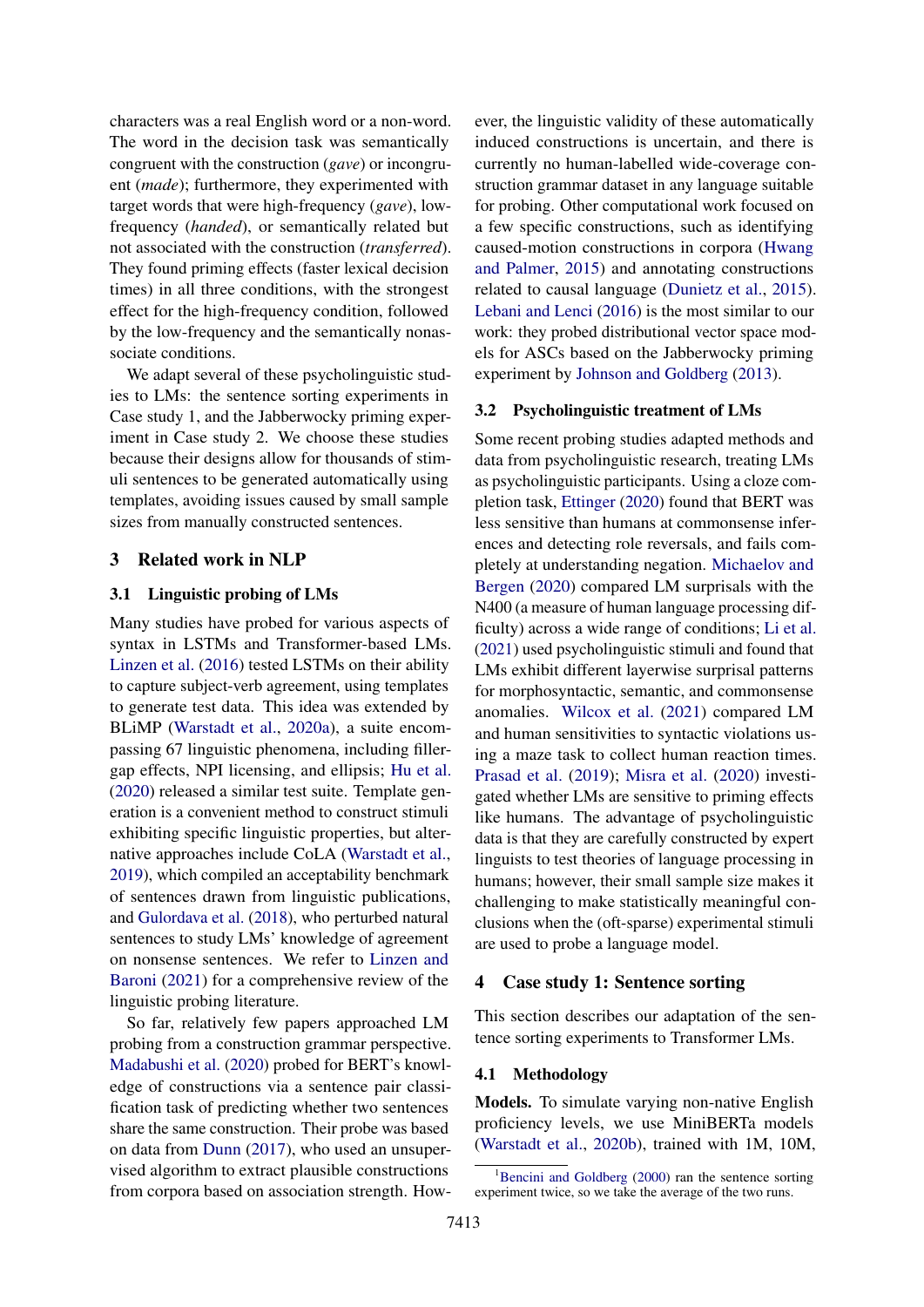<span id="page-4-0"></span>

Figure 2: Sentence sorting results for humans and LMs, measured by deviation from pure construction and verb sort (CDev and VDev). Non-native human results are from [Liang](#page-9-8) [\(2002\)](#page-9-8); native human results from [Bencini](#page-8-1) [and Goldberg](#page-8-1) [\(2000\)](#page-8-1).<sup>[1](#page-3-0)</sup>LM results are obtained using MiniBERTas [\(Warstadt et al.,](#page-10-14) [2020b\)](#page-10-14) and RoBERTa [\(Liu](#page-10-0) [et al.,](#page-10-0) [2019b\)](#page-10-0) on templated stimuli. The MiniBERTa models use between 1M to 1B tokens for pretraining, while RoBERTa uses 30B tokens. Error bars indicate 95% confidence intervals.

100M, and 1B tokens. We also use the base RoBERTa model [\(Liu et al.,](#page-10-0) [2019b\)](#page-10-0), trained with 30B tokens. In other languages, there are no available pretrained checkpoints with varying amounts of pretraining data, so we use the mBERT model [\(Devlin et al.,](#page-8-0) [2019\)](#page-8-0) and a monolingual Transformer LM in each language. $<sup>2</sup>$  $<sup>2</sup>$  $<sup>2</sup>$  We obtain sentence</sup> embeddings for our models by taking the average of their contextual token embeddings at the secondto-last layer (i.e., layer 11 for base RoBERTa). We use the second-to-last because the last layer is more specialized for the LM pretraining objective and less suitable for sentence embeddings [\(Liu et al.,](#page-10-15) [2019a\)](#page-10-15).

Template generation. We use templates to generate stimuli similar to the 4x4 design in the [Bencini and Goldberg](#page-8-1) [\(2000\)](#page-8-1) experiment. To ensure an adequate sample size, we run multiple empirical trials. In each trial, we sample 4 random distinct verbs from a pool of 10 verbs that are compatible with all 4 constructions (*cut, hit, get, kick, pull, punch, push, slice, tear, throw*). We then randomly fill in the slots for proper names, objects, and complements for each sentence according to its verb, such that the sentence is semantically coherent, and there is no lexical overlap among the sentences of any construction. Table [3](#page-13-0) in the appendix shows a set of template-generated sentences. In English, we generate 1000 sets of stimuli using this procedure; for other languages, we use the original stimuli from their respective publications.

Evaluation. Similar to the human experiments, we group the sentence embeddings into 4 clusters (not necessarily of the same size) using agglomerative clustering by Euclidean distance [\(Pedregosa](#page-10-16) [et al.,](#page-10-16) [2011\)](#page-10-16). We then compute the deviation to a pure construction and pure verb sort using the Hungarian algorithm for optimal bipartite matching. This measures the minimal number of cluster assignment changes necessary to reach a pure construction or verb sort, ranging from 0 to 12. Thus, lower construction deviation indicates that constructional information is more salient in the LM's embeddings.

### 4.2 Results and interpretation

Figure [2](#page-4-0) shows the LM sentence sorting results for English. All differences are statistically significant  $(p < .001)$ . The smallest 1M MiniBERTa model is the only LM to prefer verb over construction sorting, and as the amount of pretraining data grows, the LMs increasingly prefer sorting by construction instead of by verb. This closely mirrors the trend observed in the human experiments.

The results for multilingual sorting are shown in Figure [3.](#page-5-0) Both mBERT and the monolingual LMs consistently prefer constructional sorting over verb

<span id="page-4-1"></span> $2$ We use monolingual German and Italian models from <https://github.com/dbmdz/berts>, and the monolingual Spanish model from [Cañete et al.](#page-8-10) [\(2020\)](#page-8-10).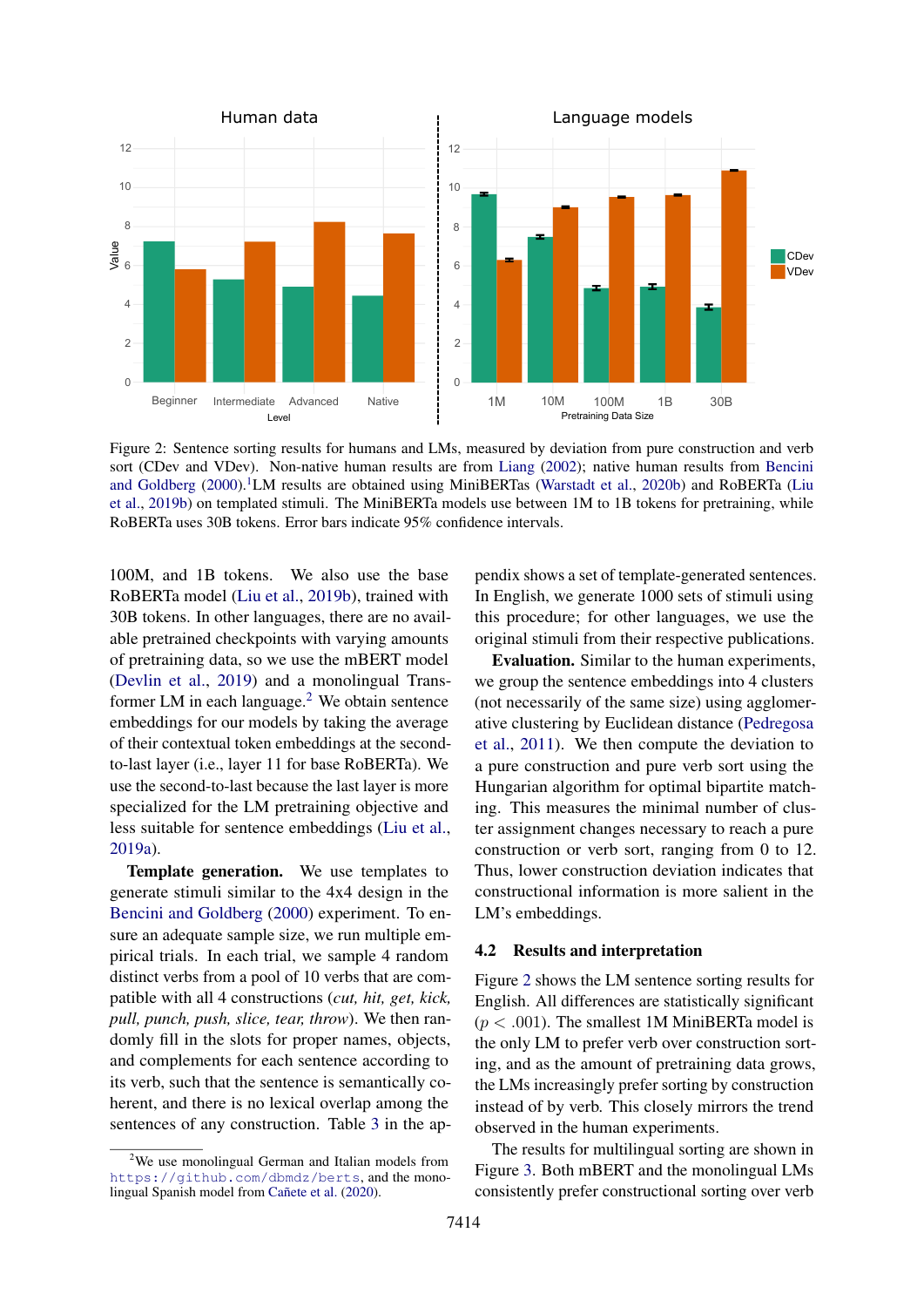<span id="page-5-0"></span>

Figure 3: Multilingual sentence sorting results for German [\(Kirsch,](#page-9-12) [2019\)](#page-9-12), Italian [\(Baicchi and Della Putta,](#page-8-6) [2019\)](#page-8-6), and Spanish [\(Vázquez,](#page-10-6) [2004\)](#page-10-6). LM results are obtained using the same stimuli; we use both mBERT and a monolingual LM for each language.

sorting in all three languages, whereas the results from the human experiments are less consistent.

Our results show that RoBERTa can generalize meaning from abstract constructions without lexical overlap. Only larger LMs and English speakers of more advanced proficiency are able to make this generalization, while smaller LMs and less proficient speakers derive meaning more from surface features like lexical content. This finding agrees with [Warstadt et al.](#page-10-14) [\(2020b\)](#page-10-14), who found that larger LMs have an inductive bias towards linguistic generalizations, while smaller LMs have an inductive bias towards surface generalizations; this may explain the success of large LMs on downstream tasks. A small quantity of data (10M tokens) is sufficient for LMs to prefer the constructional sort, indicating that ASCs are relatively easy to learn: roughly on par with other types of linguistic knowledge, and requiring less data than commonsense knowledge [\(Zhang et al.,](#page-11-3) [2021;](#page-11-3) [Liu et al.,](#page-10-17) [2021\)](#page-10-17).

We note some limitations in these results, and reasons to avoid drawing unreasonably strong conclusions from them. Human sentence sorting experiments can be influenced by minor differences in the experimental setup: [Bencini and Goldberg](#page-8-1) [\(2000\)](#page-8-1) obtained significantly different results in two runs that only differed on the precise wording of instructions. In the German experiment [\(Kirsch,](#page-9-12) [2019\)](#page-9-12), the author hypothesized that the participants were influenced by a different experiment that they had completed before the sentence

sorting one. Given this experimental variation, we cannot attribute differences across languages to differences in their linguistic typology. Although LMs do not suffer from the same experimental variation, we cannot conclude statistical significance from the multilingual experiments, where only one set of stimuli is available in each language.

# 5 Case study 2: Jabberwocky constructions

We next adapt the "Jabberwocky" priming experiment from [Johnson and Goldberg](#page-9-7) [\(2013\)](#page-9-7) to LMs, and make several changes to the original setup to better assess the capabilities of LMs. Priming is a standard experimental paradigm in psycholinguistic research, but it is not directly applicable to LMs: existing methods simulate priming either by applying additional fine-tuning [\(Prasad et al.,](#page-10-12) [2019\)](#page-10-12), or by concatenating sentences that typically do not co-occur in natural text [\(Misra et al.,](#page-10-13) [2020\)](#page-10-13). Therefore, we instead propose a method to probe LMs for the same linguistic information using only distance measurements on their contextual embeddings.

### 5.1 Methodology

Template generation. We generate sentences for the four constructions randomly using the templates in Table [2.](#page-6-0) Instead of filling nonce words like *norp* into the templates as in the original study, we take an approach similar to [Gulordava et al.](#page-9-13) [\(2018\)](#page-9-13) and generate 5000 sentences for each construction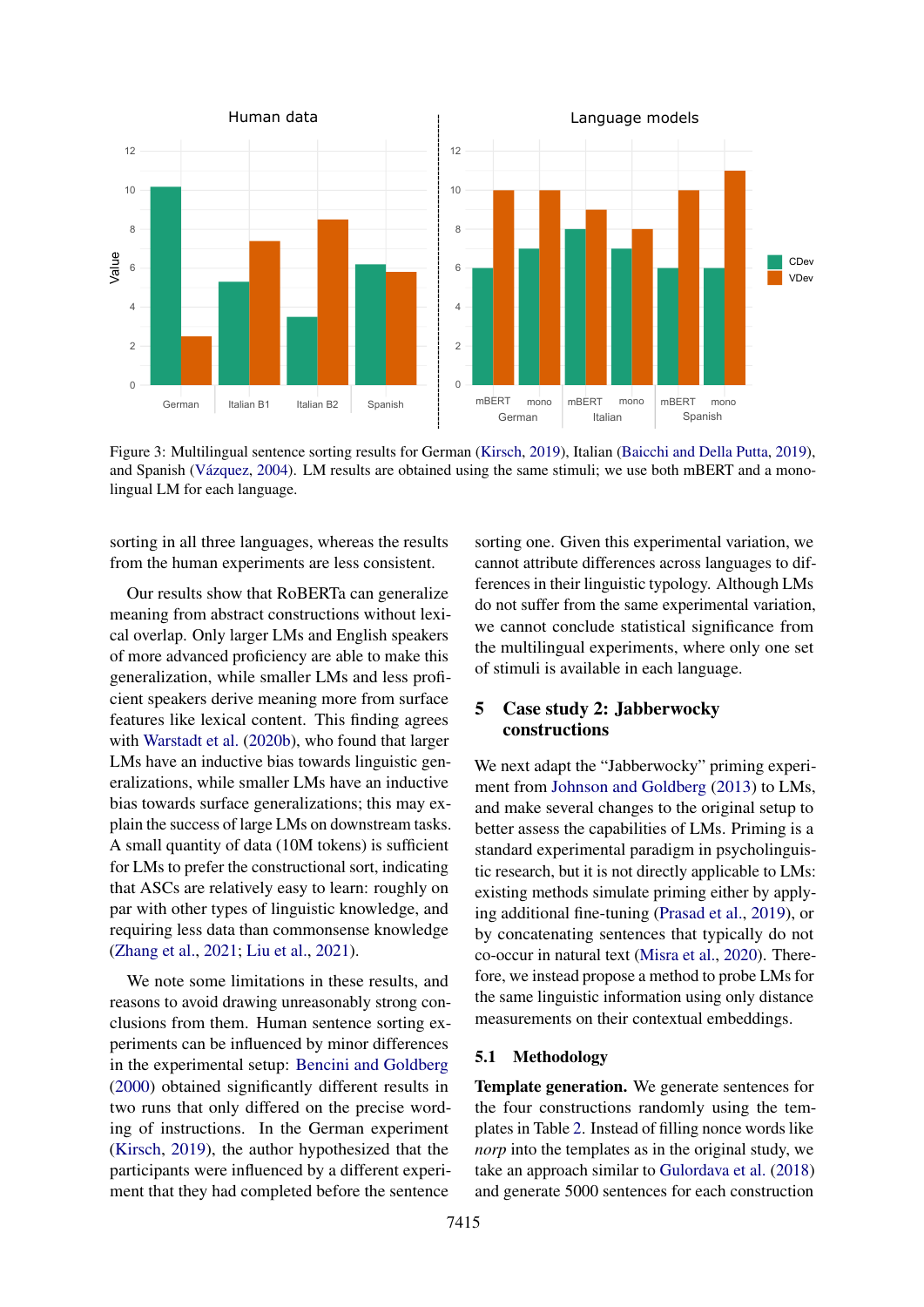<span id="page-6-1"></span>

Figure 4: In our adapted Jabberwocky experiment, we measure the Euclidean distance from the Jabberwocky verb (*traded*) to the 4 prototype verbs, of which 1 is congruent  $(\checkmark)$  with the construction of the sentence, and 3 are incongruent  $(X)$ .

<span id="page-6-0"></span>

| <b>Construction</b> | <b>Template / Examples</b>       |  |  |
|---------------------|----------------------------------|--|--|
|                     | S/he V-ed him/her the N.         |  |  |
| Ditransitive        | She traded her the epicenter.    |  |  |
|                     | He flew her the donut.           |  |  |
|                     | S/he V-ed it Adj.                |  |  |
| Resultative         | He cut it seasonal.              |  |  |
|                     | She surged it civil.             |  |  |
|                     | $S$ /he V-ed it on the N.        |  |  |
| Caused-motion       | He registered it on the diamond. |  |  |
|                     | She awarded it on the corn.      |  |  |
|                     | S/he V-ed it from him/her.       |  |  |
| Removal             | He declined it from her.         |  |  |
|                     | She drove it from him.           |  |  |

Table 2: Templates and example sentences for the Jabberwocky construction experiments. The templates are identical to the ones used in [Johnson and Goldberg](#page-9-7) [\(2013\)](#page-9-7), except that we use random real words instead of nonce words.

by randomly filling real words of the appropriate part-of-speech into construction templates (Table [2\)](#page-6-0). This gives nonsense sentences like *"She traded her the epicenter"*; we refer to these random words as *Jabberwocky words*. By using real words, we avoid any potential instability from feeding tokens into the model that it has never seen during pretraining. We obtain a set of singular nouns, past tense verbs, and adjectives from the Penn Treebank [\(Marcus et al.,](#page-10-18) [1993\)](#page-10-18), excluding words with fewer than 10 occurrences.

Verb embeddings. Our probing strategy is based on the assumption that the contextual embedding for a verb captures its meaning in context. Therefore, if LMs associate ASCs with meaning, we should expect the contextual embedding for the Jabberwocky verb to contain the meaning of the construction. Specifically, we measure the Euclidean distance to a *prototype* verb for each construction (Figure [4\)](#page-6-1). These are verbs that [John](#page-9-7)[son and Goldberg](#page-9-7) [\(2013\)](#page-9-7) selected whose mean-

<span id="page-6-4"></span>

Figure 5: Euclidean distance between Jabberwocky and prototype verbs for congruent and incongruent conditions. Error bars indicate 95% confidence intervals.

- ing closely resembles the construction's meaning: *gave*, *made*, *put*, and *took* for the ditransitive, resultative, caused-motion, and removal constructions, – respectively.<sup>[3](#page-6-2)</sup> We also run the same setup using lower frequency prototype verbs from the same study: *handed*, *turned*, *placed*, and *removed*. [4](#page-6-3) As a control, we measure the Euclidean distance to the prototype verbs of the other three unrelated constructions.

The prototype verb embeddings are generated by taking the average across their contextual embeddings across a 4M-word subset of the British National Corpus (BNC; [Leech](#page-9-18) [\(1992\)](#page-9-18)). We use the second-to-last layer of RoBERTa-base, and in cases where a verb is split into multiple subwords, we take the embedding of the first subword token as the verb embedding.

### 5.2 Results and interpretation

We find that the Euclidean distance between the prototype and Jabberwocky verb embeddings is significantly lower ( $p < .001$ ) when the verb is congruent with the construction than when they are incongruent, and this is observed for both high and low-frequency prototype verbs (Figure [5\)](#page-6-4). Examining the individual constructions and verbs (Figure [6\)](#page-7-0), we note that in the high-frequency scenario, the lowest distance prototype verb is always the congruent one, for all four constructions. In the low-frequency scenario, the result is less consis-

<span id="page-6-2"></span><sup>&</sup>lt;sup>3</sup>The reader may notice that the four constructions here are slightly different from [Bencini and Goldberg](#page-8-1) [\(2000\)](#page-8-1): the transitive construction is replaced with the removal construction in [Johnson and Goldberg](#page-9-7) [\(2013\)](#page-9-7).

<span id="page-6-3"></span><sup>4</sup> [Johnson and Goldberg](#page-9-7) [\(2013\)](#page-9-7) also included a third experimental condition using four verbs that are semantically related but not associated with the construction, but one of the verbs is very low-frequency (*ousted*), so we exclude this condition in our experiment.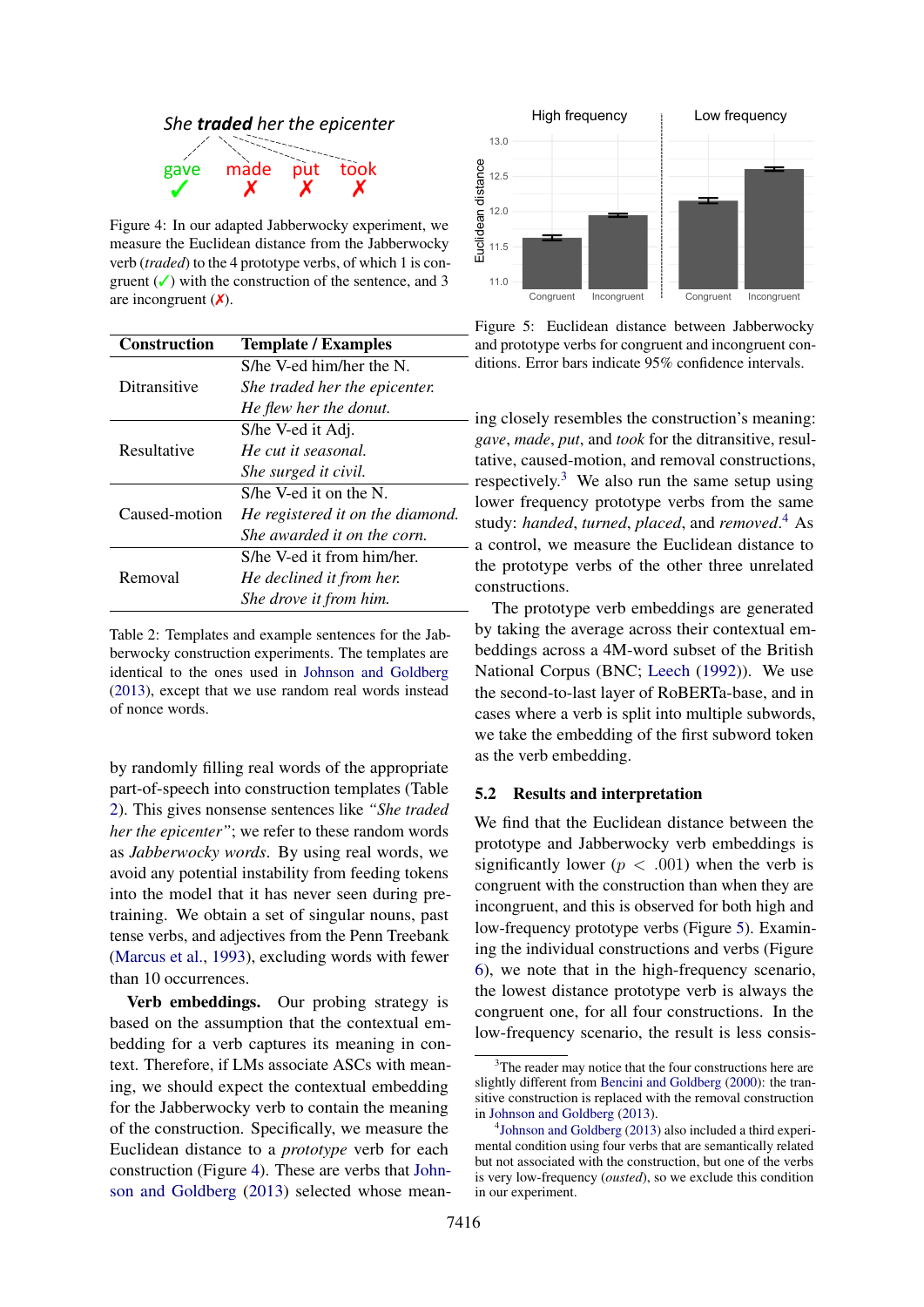<span id="page-7-0"></span>

Figure 6: Mean Euclidean distance between Jabberwocky and prototype verbs in each verb-construction pair. Diagonal entries (gray border) are the congruent conditions; off-diagonal entries are incongruent.

tent: the congruent verb is not always the lowest distance one, although it is always still at most the second-lowest distance out of the four.

The main result holds for both high and lowfrequency scenarios, but the correct prototype verb is associated more consistently in the highfrequency case. This agrees with [Wei et al.](#page-10-19) [\(2021\)](#page-10-19), who found that LMs have greater difficulty learning the linguistic properties of less frequent words. We also note that the Euclidean distances are higher overall in the low-frequency scenario, which is consistent with previous work that found lower frequency words to occupy a peripheral region of the embedding space [\(Li et al.,](#page-9-17) [2021\)](#page-9-17).

#### 5.3 Potential confounds

In any experiment, one must be careful to ensure that the observed patterns are due to the phenomenon under investigation rather than confounding factors. We discuss potential confounds arising from lexical overlap, anisotropy of contextual embeddings, and neighboring words.

Lexical overlap. The randomized experiment design ensures that the Jabberwocky words cannot be lexically biased towards any construction, since each verb is equally likely to occur in every construction. Technically, the lexical content in the four constructions are not identical: i.e., words such as *"from"* (occurring only in the removal construction) or *"on"* (in the caused-motion construction) may provide hints to the sentence meaning. However, the ditransitive and resultative constructions do not contain any such informative words, yet RoBERTa still associates the correct prototype

verb for these constructions, so we consider it unlikely to be relying solely on lexical overlap. There is substantial evidence that RoBERTa is able to associate abstract constructional templates with their meaning without lexical cues. This result is perhaps surprising, given that previous work found that LMs are relatively insensitive to word order in compositional phrases [\(Yu and Ettinger,](#page-11-1) [2020\)](#page-11-1) and downstream inference tasks [\(Sinha et al.,](#page-10-5) [2021;](#page-10-5) [Pham et al.,](#page-10-20) [2021\)](#page-10-20), where their performance can be largely attributed to lexical overlap.

Anisotropy. Recent probing work have found that contextual embeddings suffer from anisotropy, where embeddings lie in a narrow cone and have much higher cosine similarity than expected if they were directionally uniform [\(Ethayarajh,](#page-9-19) [2019\)](#page-9-19). Furthermore, a small number of dimensions dominate geometric measures such as Euclidean and cosine distance, resulting in a degradation of representation quality [\(Kovaleva et al.,](#page-9-20) [2021;](#page-9-20) [Timkey and van](#page-10-21) [Schijndel,](#page-10-21) [2021\)](#page-10-21). Since our experiments rely heavily on Euclidean distance, anisotropy is a significant concern. Following [Timkey and van Schijndel](#page-10-21) [\(2021\)](#page-10-21), we perform standardization by subtracting the mean vector and dividing each dimension by its standard deviation, where the mean and standard deviation for each dimension is computed from a sample of the BNC. We observe little difference after standardization: in both the high and low frequency scenarios, the Euclidean distances are lower for the congruent than the incongruent conditions, by a similar margin compared to the original experiment without standardization. We also run standardization on the first case study, and find that the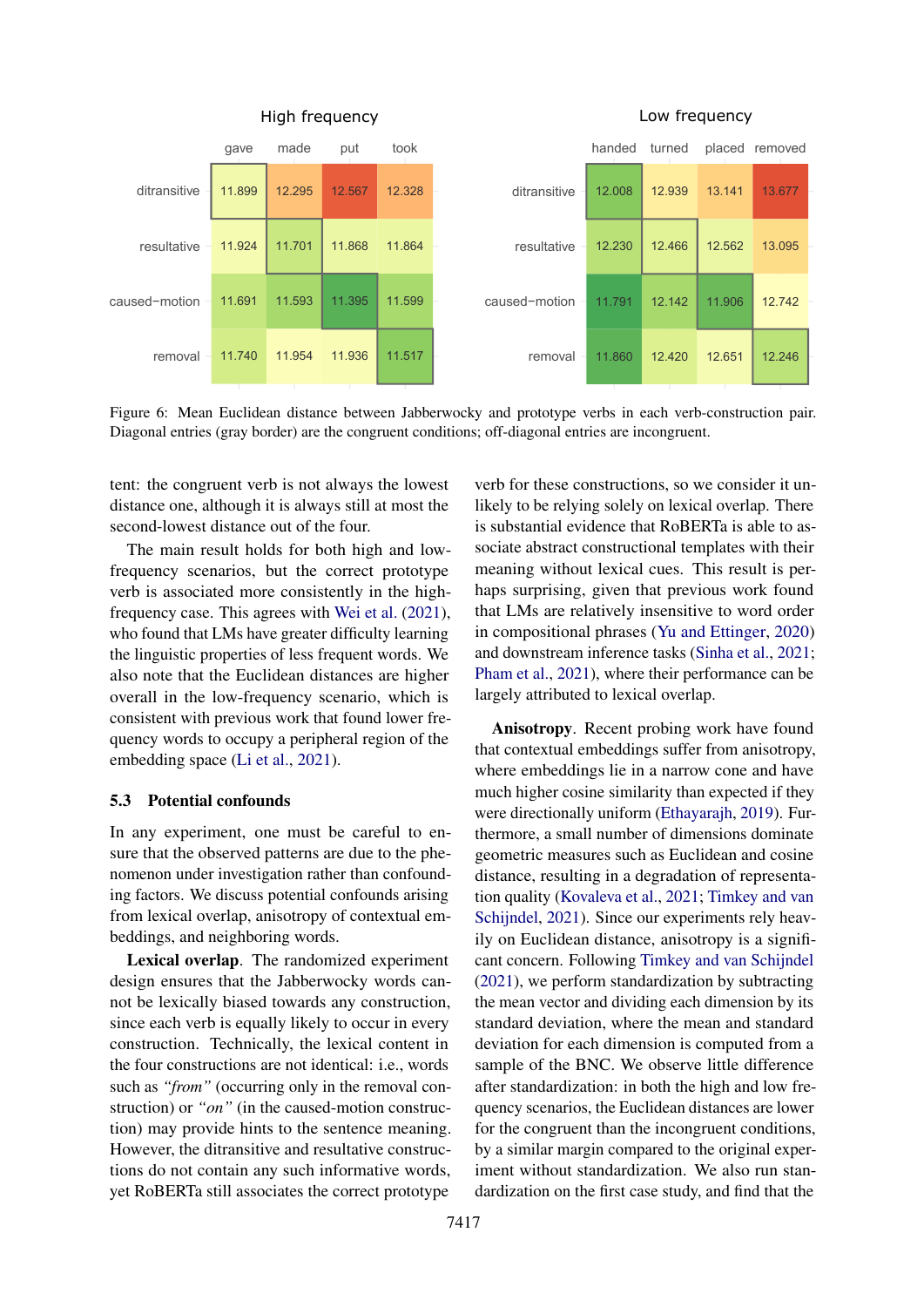results remain essentially unchanged: smaller LMs still prefer verb sorting while larger LMs prefer construction sorting. Thus, neither of our experiments appear to be affected by anisotropy.

Neighboring words. A final confounding factor is our assumption that RoBERTa's contextual embeddings represent word meaning, when in reality, they contain a mixture of syntactic and semantic information. Contextual embeddings are known to contain syntax trees [\(Hewitt and Man](#page-9-21)[ning,](#page-9-21) [2019\)](#page-9-21) and linguistic information about neighboring words in a sentence [\(Klafka and Ettinger,](#page-9-22) [2020\)](#page-9-22); although previous work did not consider ASCs, it is plausible that our verb embeddings leak information about the sentence's construction in a similar manner. If this were the case, the prototype verb embedding for *gave* would contain not only the semantics of transfer that we intended, but also information about its usual syntactic form[5](#page-8-11) of *"S gave NP1 NP2"*, and both would be captured by our Euclidean distance measurement. Controlling for this syntactic confound is difficult – one could alternatively probe for transfer semantics without syntactic confounds using a natural language inference setup (e.g., whether the sentence entails the statement *"NP1 received NP2"*), but we leave further exploration of this idea to future work.

## 6 Conclusion

We find evidence for argument structure constructions in Transformer language models from two separate angles: sentence sorting and Jabberwocky construction experiments. Our work extends the existing body of literature on LM probing by taking a constructionist instead of generative approach to linguistic probing. Our sentence sorting experiments identified a striking resemblance between humans' and LMs' internal language representations as LMs are exposed to increasing quantities of data, despite the differences between neural language models and the human brain. Our two studies suggest that LMs are able to derive meaning from abstract constructional templates with minimal lexical overlap. Both sets of experiments were inspired by psycholinguistic studies, which we adapted to fit the capabilities of LMs – this illustrates the potential for future work on grounding LM probing methodologies in psycholinguistic research.

#### Acknowledgements

YX is funded through an NSERC Discovery Grant, a SSHRC Insight Grant, and an Ontario ERA award.

## References

- <span id="page-8-6"></span>Annalisa Baicchi and Paolo Della Putta. 2019. Constructions at work in foreign language learners' mind: A comparison between two sentence-sorting experiments with English and Italian learners. *Review of Cognitive Linguistics. Published under the auspices of the Spanish Cognitive Linguistics Association*, 17(1):219–242.
- <span id="page-8-1"></span>Giulia ML Bencini and Adele E Goldberg. 2000. The contribution of argument structure constructions to sentence meaning. *Journal of Memory and Language*, 43(4):640–651.
- <span id="page-8-7"></span>Kathryn Bock and Helga Loebell. 1990. Framing sentences. *Cognition*, 35(1):1–39.
- <span id="page-8-12"></span>Joan Bresnan and Tatiana Nikitina. 2003. The gradience of the dative alternation. *Unpublished manuscript, Stanford University*.
- <span id="page-8-10"></span>José Cañete, Gabriel Chaperon, Rodrigo Fuentes, Jou-Hui Ho, Hojin Kang, and Jorge Pérez. 2020. Spanish pre-trained BERT model and evaluation data. In *PML4DC at ICLR 2020*.
- <span id="page-8-2"></span>Noam Chomsky. 1965. *Aspects of the Theory of Syntax*. MIT Press.
- <span id="page-8-3"></span>Noam Chomsky. 1981. *Lectures on Government and Binding*. Foris Publications, Dordrecht.
- <span id="page-8-5"></span>Noam Chomsky. 1986. *Knowledge of Language*. Praeger, New York.
- <span id="page-8-4"></span>Noam Chomsky. 1995. *The Minimalist Program*. The MIT Press, Cambridge, Massachusetts.
- <span id="page-8-0"></span>Jacob Devlin, Ming-Wei Chang, Kenton Lee, and Kristina Toutanova. 2019. BERT: Pre-training of deep bidirectional transformers for language understanding. In *Proceedings of the 2019 Conference of the North American Chapter of the Association for Computational Linguistics: Human Language Technologies, Volume 1 (Long and Short Papers)*, pages 4171–4186.
- <span id="page-8-9"></span>Jesse Dunietz, Lori Levin, and Jaime G Carbonell. 2015. Annotating causal language using corpus lexicography of constructions. In *Proceedings of The 9th Linguistic Annotation Workshop*, pages 188– 196.
- <span id="page-8-8"></span>Jonathan Dunn. 2017. Computational learning of construction grammars. *Language and Cognition*, 9(2):254–292.

<span id="page-8-11"></span> ${}^{5}$ [Bresnan and Nikitina](#page-8-12) [\(2003\)](#page-8-12) estimated that 87% of usages of the word *"give"* occur in the ditransitive construction.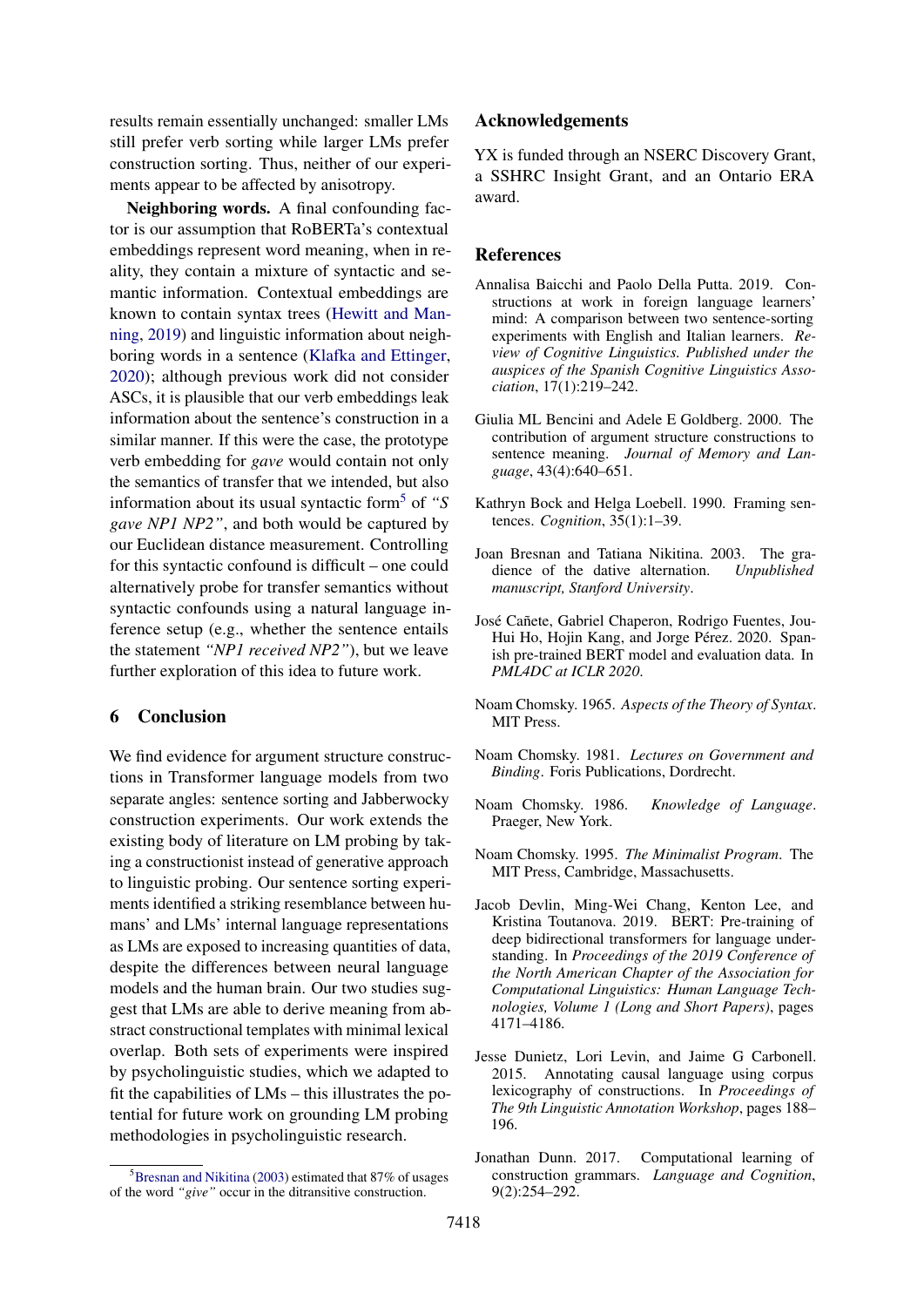- <span id="page-9-19"></span>Kawin Ethayarajh. 2019. How contextual are contextualized word representations? comparing the geometry of BERT, ELMo, and GPT-2 embeddings. In *Proceedings of the 2019 Conference on Empirical Methods in Natural Language Processing and the 9th International Joint Conference on Natural Language Processing (EMNLP-IJCNLP)*, pages 55–65.
- <span id="page-9-16"></span>Allyson Ettinger. 2020. What BERT is not: Lessons from a new suite of psycholinguistic diagnostics for language models. *Transactions of the Association for Computational Linguistics*, 8:34–48.
- <span id="page-9-9"></span>Charles J. Fillmore, Paul Kay, and Mary Catherine O'Connor. 1988. Regularity and idiomaticity in grammatical constructions: The case of *let alone*. *Language*, 64(3):501–538.
- <span id="page-9-1"></span>Adele E Goldberg. 1995. *Constructions: A construction grammar approach to argument structure*. University of Chicago Press.
- <span id="page-9-2"></span>Adele E. Goldberg. 2006. *Constructions at Work: The Nature of Generalization in Language*. Oxford University Press, Oxford.
- <span id="page-9-5"></span>Stefan Th Gries and Stefanie Wulff. 2005. Do foreign language learners also have constructions? *Annual Review of Cognitive Linguistics*, 3(1):182–200.
- <span id="page-9-13"></span>Kristina Gulordava, Piotr Bojanowski, Édouard Grave, Tal Linzen, and Marco Baroni. 2018. Colorless green recurrent networks dream hierarchically. In *Proceedings of the 2018 Conference of the North American Chapter of the Association for Computational Linguistics: Human Language Technologies, Volume 1 (Long Papers)*, pages 1195–1205.
- <span id="page-9-21"></span>John Hewitt and Christopher D Manning. 2019. A structural probe for finding syntax in word representations. In *Proceedings of the 2019 Conference of the North American Chapter of the Association for Computational Linguistics: Human Language Technologies, Volume 1 (Long and Short Papers)*, pages 4129–4138.
- <span id="page-9-0"></span>Jennifer Hu, Jon Gauthier, Peng Qian, Ethan Wilcox, and Roger Levy. 2020. A systematic assessment of syntactic generalization in neural language models. In *Proceedings of the 58th Annual Meeting of the Association for Computational Linguistics*, pages 1725–1744. Association for Computational Linguistics.
- <span id="page-9-14"></span>Jena D Hwang and Martha Palmer. 2015. Identification of caused motion construction. In *Proceedings of the Fourth Joint Conference on Lexical and Computational Semantics*, pages 51–60.
- <span id="page-9-7"></span>Matt A Johnson and Adele E Goldberg. 2013. Evidence for automatic accessing of constructional meaning: Jabberwocky sentences prime associated verbs. *Language and Cognitive Processes*, 28(10):1439–1452.
- <span id="page-9-4"></span>R. M. Kaplan and Joan Bresnan. 1982. Lexical functional grammar: A formal system for grammatical representation. In Joan Bresnan, editor, *The Mental Representation of Grammatical Relations*, pages 173–282. MIT Press, Cambridge, MA.
- <span id="page-9-6"></span>Michael P Kaschak and Arthur M Glenberg. 2000. Constructing meaning: The role of affordances and grammatical constructions in sentence comprehension. *Journal of memory and language*, 43(3):508– 529.
- <span id="page-9-10"></span>Paul Kay and Charles J. Fillmore. 1999. Grammatical constructions and linguistic generalizations: The *What's X Doing Y?* construction. *Language*, 75(1):1–33.
- <span id="page-9-12"></span>Simon Kirsch. 2019. The psychological reality of argument structure constructions: A visual world eve tracking study. *Unpublished MSc thesis, University of Freiburg*.
- <span id="page-9-22"></span>Josef Klafka and Allyson Ettinger. 2020. Spying on your neighbors: Fine-grained probing of contextual embeddings for information about surrounding words. In *Proceedings of the 58th Annual Meeting of the Association for Computational Linguistics*, pages 4801–4811.
- <span id="page-9-20"></span>Olga Kovaleva, Saurabh Kulshreshtha, Anna Rogers, and Anna Rumshisky. 2021. BERT busters: Outlier dimensions that disrupt Transformers. In *Findings of the Association for Computational Linguistics: ACL-IJCNLP 2021*, pages 3392–3405.
- <span id="page-9-15"></span>Gianluca E Lebani and Alessandro Lenci. 2016. "beware the Jabberwock, dear reader!" Testing the distributional reality of construction semantics. In *Proceedings of the 5th Workshop on Cognitive Aspects of the Lexicon (CogALex-V)*, pages 8–18.
- <span id="page-9-18"></span>Geoffrey Neil Leech. 1992. 100 million words of English: the British National Corpus (BNC). *Language Research*, 28:1–13.
- <span id="page-9-11"></span>Beth Levin and Malka Rappaport Hovav. 1995. *Unaccusativity in the Syntax-Lexical Semantics Interface*. MIT Press, Cambridge, MA.
- <span id="page-9-3"></span>Beth Levin and Malka Rappaport Hovav. 2005. *Argument Realization*. Cambridge University Press, Cambridge, UK.
- <span id="page-9-17"></span>Bai Li, Zining Zhu, Guillaume Thomas, Yang Xu, and Frank Rudzicz. 2021. How is BERT surprised? Layerwise detection of linguistic anomalies. In *Proceedings of the 59th Annual Meeting of the Association for Computational Linguistics and the 11th International Joint Conference on Natural Language Processing (Volume 1: Long Papers)*, pages 4215–4228, Online. Association for Computational Linguistics.
- <span id="page-9-8"></span>Junying Liang. 2002. Sentence comprehension by Chinese learners of English: Verb-centered or construction-based? *Unpublished MA thesis, Guangdong University of Foreign Studies*.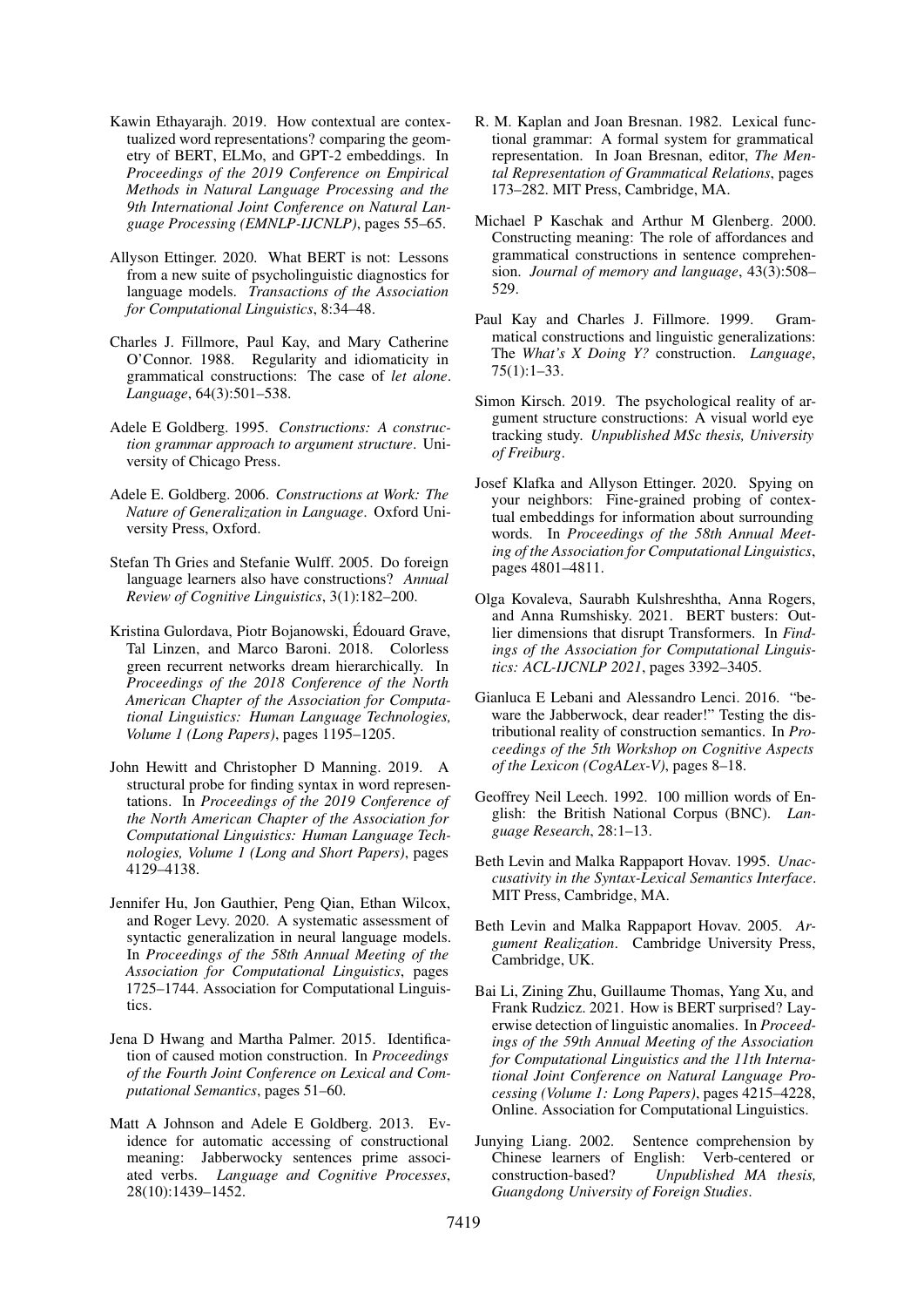- <span id="page-10-1"></span>Tal Linzen and Marco Baroni. 2021. Syntactic structure from deep learning. *Annual Review of Linguistics*, 7:195–212.
- <span id="page-10-8"></span>Tal Linzen, Emmanuel Dupoux, and Yoav Goldberg. 2016. Assessing the ability of LSTMs to learn syntax-sensitive dependencies. *Transactions of the Association for Computational Linguistics*, 4:521– 535.
- <span id="page-10-17"></span>Leo Z Liu, Yizhong Wang, Jungo Kasai, Hannaneh Hajishirzi, and Noah A Smith. 2021. Probing across time: What does RoBERTa know and when? In *Proceedings of the 2021 Conference on Empirical Methods in Natural Language Processing: Findings*.
- <span id="page-10-15"></span>Nelson F Liu, Matt Gardner, Yonatan Belinkov, Matthew E Peters, and Noah A Smith. 2019a. Linguistic knowledge and transferability of contextual representations. In *Proceedings of the 2019 Conference of the North American Chapter of the Association for Computational Linguistics: Human Language Technologies, Volume 1 (Long and Short Papers)*, pages 1073–1094.
- <span id="page-10-0"></span>Yinhan Liu, Myle Ott, Naman Goyal, Jingfei Du, Mandar Joshi, Danqi Chen, Omer Levy, Mike Lewis, Luke Zettlemoyer, and Veselin Stoyanov. 2019b. RoBERTa: A robustly optimized BERT pretraining approach. *arXiv preprint arXiv:1907.11692*.
- <span id="page-10-10"></span>Harish Tayyar Madabushi, Laurence Romain, Dagmar Divjak, and Petar Milin. 2020. CxGBERT: BERT meets construction grammar. In *Proceedings of the 28th International Conference on Computational Linguistics*, pages 4020–4032.
- <span id="page-10-18"></span>Mitchell Marcus, Beatrice Santorini, and Mary Ann Marcinkiewicz. 1993. Building a large annotated corpus of English: The Penn Treebank.
- <span id="page-10-11"></span>James Michaelov and Benjamin Bergen. 2020. How well does surprisal explain N400 amplitude under different experimental conditions? In *Proceedings of the 24th Conference on Computational Natural Language Learning*, pages 652–663.
- <span id="page-10-13"></span>Kanishka Misra, Allyson Ettinger, and Julia Rayz. 2020. Exploring BERT's sensitivity to lexical cues using tests from semantic priming. In *Proceedings of the 2020 Conference on Empirical Methods in Natural Language Processing: Findings*, pages 4625–4635.
- <span id="page-10-16"></span>Fabian Pedregosa, Gaël Varoquaux, Alexandre Gramfort, Vincent Michel, Bertrand Thirion, Olivier Grisel, Mathieu Blondel, Peter Prettenhofer, Ron Weiss, Vincent Dubourg, et al. 2011. Scikit-learn: Machine learning in Python. *Journal of machine Learning research*, 12:2825–2830.
- <span id="page-10-20"></span>Thang Pham, Trung Bui, Long Mai, and Anh Nguyen. 2021. Out of order: How important is the sequential order of words in a sentence in natural language understanding tasks? In *Findings of the Association for Computational Linguistics: ACL-IJCNLP 2021*,

pages 1145–1160, Online. Association for Computational Linguistics.

- <span id="page-10-7"></span>Martin J Pickering and Victor S Ferreira. 2008. Structural priming: a critical review. *Psychological bulletin*, 134(3):427.
- <span id="page-10-4"></span>Carl Pollard and Ivan A. Sag. 1987. *Information-Based Syntax and Semantics*, volume 13. CSLI, Stanford.
- <span id="page-10-12"></span>Grusha Prasad, Marten van Schijndel, and Tal Linzen. 2019. Using priming to uncover the organization of syntactic representations in neural language models. In *Proceedings of the 23rd Conference on Computational Natural Language Learning (CoNLL)*, pages 66–76.
- <span id="page-10-3"></span>Carson T. Schütze. 1996. *The Empirical Base of Linguistics: Grammaticality Judgments and Linguistic Methodology*. University of Chicago Press.
- <span id="page-10-5"></span>Koustuv Sinha, Prasanna Parthasarathi, Joelle Pineau, and Adina Williams. 2021. UnNatural Language Inference. In *Proceedings of the 59th Annual Meeting of the Association for Computational Linguistics and the 11th International Joint Conference on Natural Language Processing (Volume 1: Long Papers)*, pages 7329–7346, Online. Association for Computational Linguistics.
- <span id="page-10-21"></span>William Timkey and Marten van Schijndel. 2021. All bark and no bite: Rogue dimensions in transformer language models obscure representational quality. In *Proceedings of the 2021 Conference on Empirical Methods in Natural Language Processing*, pages 4527–4546.
- <span id="page-10-6"></span>Montserrat Martínez Vázquez. 2004. Learning argument structure generalizations in a foreign language. *Vigo International Journal of Applied Linguistics*, (1):151–165.
- <span id="page-10-2"></span>Alex Warstadt, Alicia Parrish, Haokun Liu, Anhad Mohananey, Wei Peng, Sheng-Fu Wang, and Samuel R Bowman. 2020a. BLiMP: The benchmark of linguistic minimal pairs for English. *Transactions of the Association for Computational Linguistics*, 8:377–392.
- <span id="page-10-9"></span>Alex Warstadt, Amanpreet Singh, and Samuel R Bowman. 2019. Neural network acceptability judgments. *Transactions of the Association for Computational Linguistics*, 7:625–641.
- <span id="page-10-14"></span>Alex Warstadt, Yian Zhang, Xiaocheng Li, Haokun Liu, and Samuel R Bowman. 2020b. Learning which features matter: RoBERTa acquires a preference for linguistic generalizations (eventually). In *Proceedings of the 2020 Conference on Empirical Methods in Natural Language Processing (EMNLP)*.
- <span id="page-10-19"></span>Jason Wei, Dan Garrette, Tal Linzen, and Ellie Pavlick. 2021. Frequency effects on syntactic rule learning in transformers. In *Proceedings of the 2021 Conference on Empirical Methods in Natural Language Processing (EMNLP)*.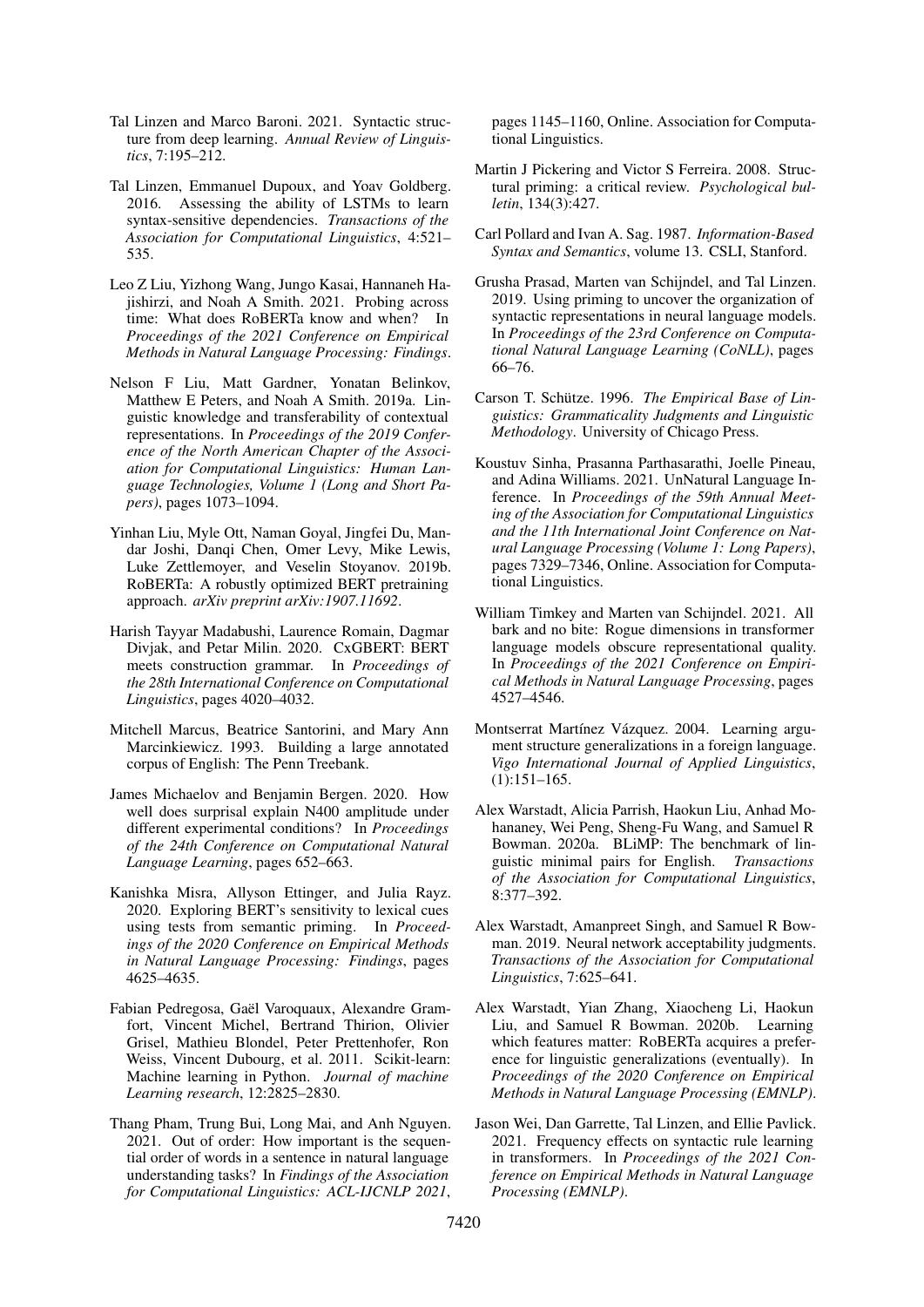- <span id="page-11-2"></span>Ethan Wilcox, Pranali Vani, and Roger Levy. 2021. A targeted assessment of incremental processing in neural language models and humans. In *Proceedings of the 59th Annual Meeting of the Association for Computational Linguistics and the 11th International Joint Conference on Natural Language Processing (Volume 1: Long Papers)*, pages 939–952, Online. Association for Computational Linguistics.
- <span id="page-11-1"></span>Lang Yu and Allyson Ettinger. 2020. Assessing phrasal representation and composition in transformers. In *Proceedings of the 2020 Conference on Empirical Methods in Natural Language Processing (EMNLP)*, pages 4896–4907.
- <span id="page-11-3"></span>Yian Zhang, Alex Warstadt, Haau-Sing Li, and Samuel R Bowman. 2021. When do you need billions of words of pretraining data? In *Proceedings of the 59th Annual Meeting of the Association for Computational Linguistics*.
- <span id="page-11-0"></span>Jayden Ziegler, Giulia Bencini, Adele Goldberg, and Jesse Snedeker. 2019. How abstract is syntax? Evidence from structural priming. *Cognition*, 193:104045.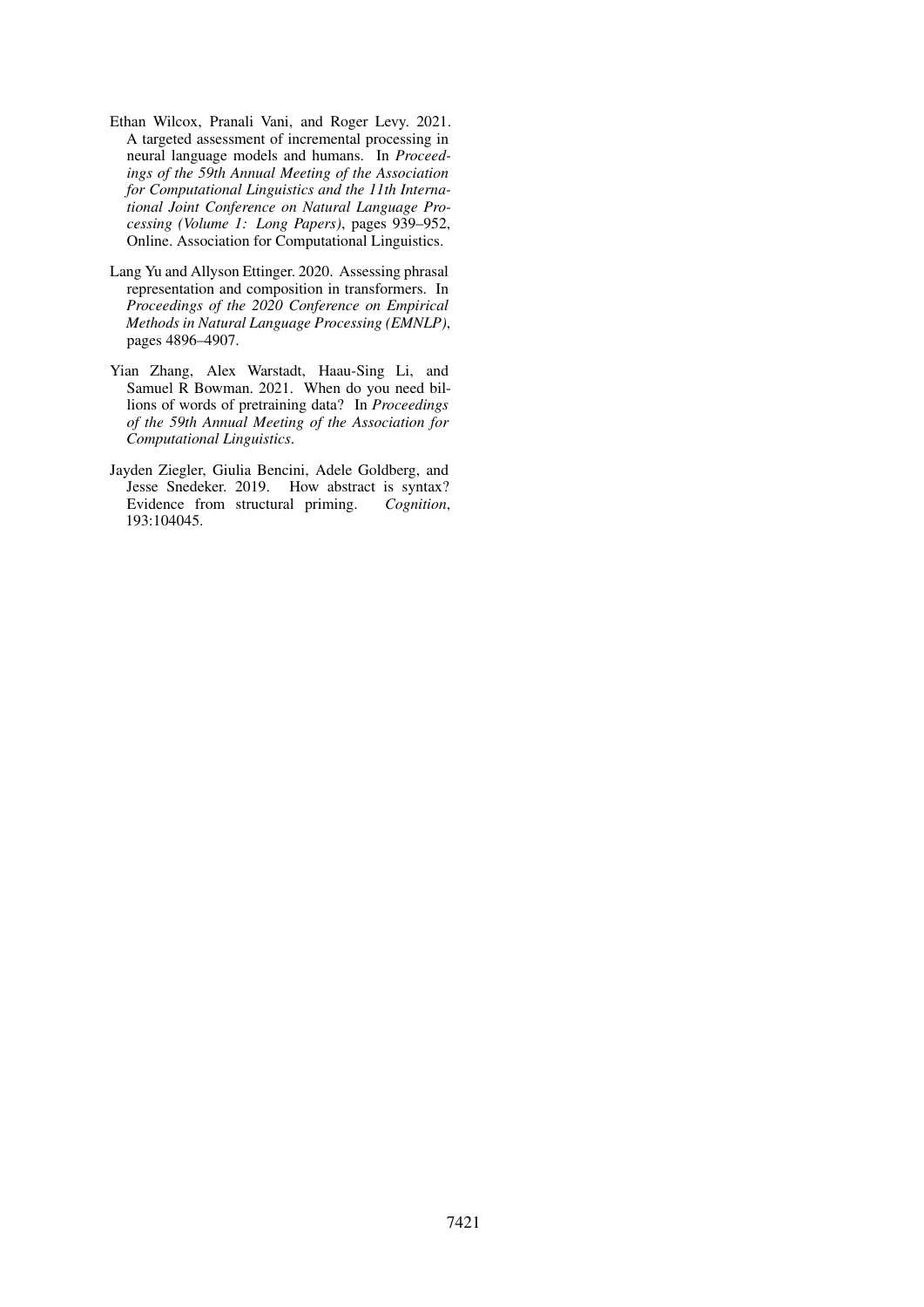### A Visualization of sentence sorting

We use principal components analysis (PCA) to visualize the sentence sorting experiment for the MiniBERTa models (trained with 1M and 100M tokens) and RoBERTa-base (trained with 30B tokens). In RoBERTa, there is strong evidence of clustering based on constructions; the effect is unclear in the 100M model and nonexistent in the 1M model (Figure [7\)](#page-12-0). This visually confirms our quantitative evaluation based on the construction and verb deviation metrics (Figure [2\)](#page-4-0).

## B Additional experimental stimuli

Table [3](#page-13-0) shows an example set of templategenerated stimuli for sentence sorting: we generate 1000 similar sets of 16 sentences to increase the sample size. We also present the sentence sorting stimuli for German (Table [4\)](#page-13-1), Italian (Table [5\)](#page-13-2), and Spanish (Table [6\)](#page-13-3). German uses the same four constructions as English. Italian does not have the ditransitive construction but instead uses the prepositional dative construction to express transfer semantics. Spanish has no equivalents for the causedmotion and resultative constructions, so the authors in that experiment instead used the unplanned reflexive (expressing accidental or unplanned events), and the middle construction (expressing states pertaining to the subject).

<span id="page-12-0"></span>

Figure 7: PCA plots of [Bencini and Goldberg](#page-8-1) [\(2000\)](#page-8-1) sentence sorting using the 1M and 100M MiniBERTa models and RoBERTa-base (30B). Figure best viewed in color.